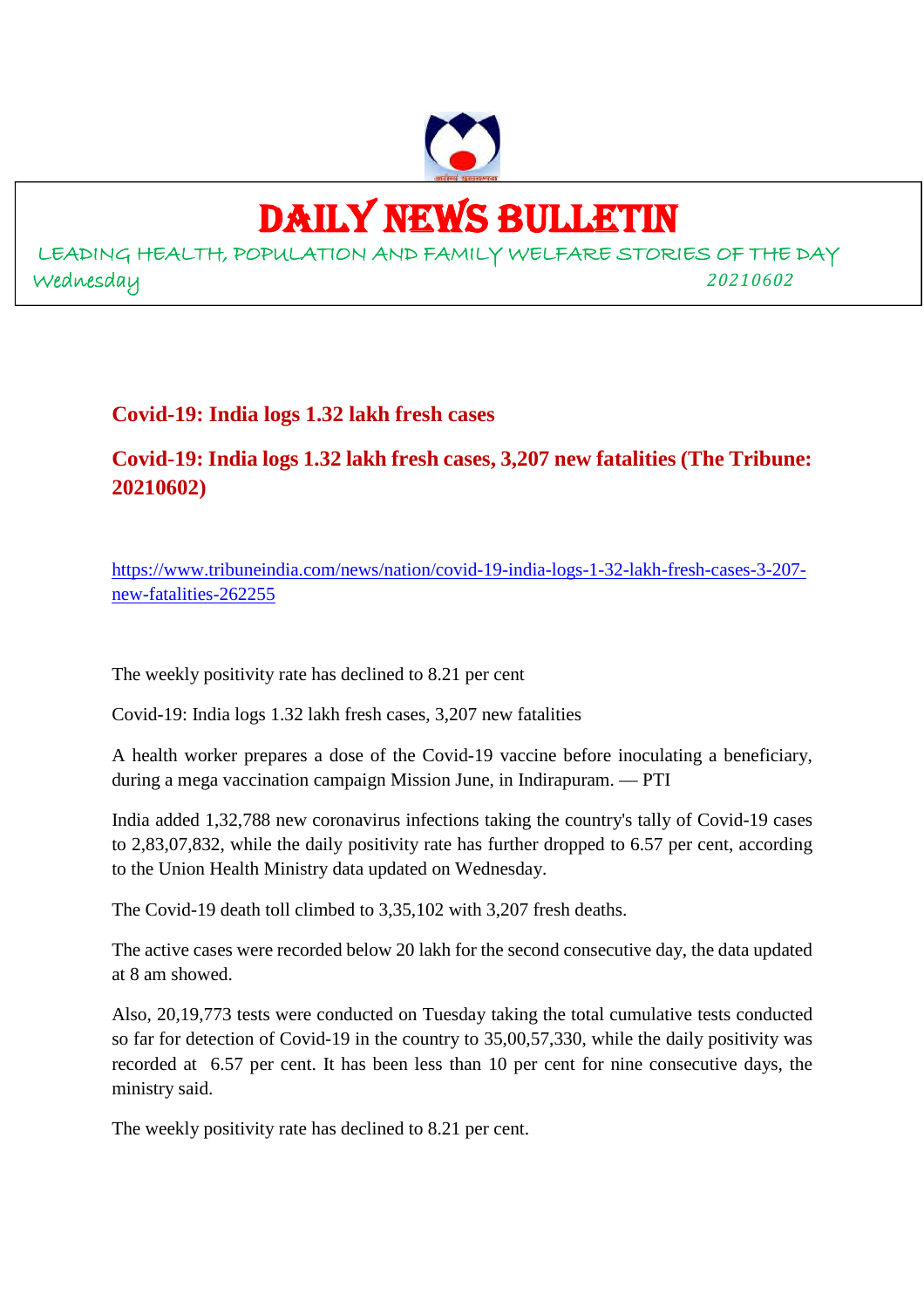The active cases have reduced to 17,93,645 comprising 6.34 per cent of the total infections, while the national Covid-19 recovery rate has improved to 92.48 per cent.

A net decline of 1,01,875 cases has been recorded in the Covid-19 caseload in a span of 24 hours.

Recoveries continue to outnumber daily new cases for the 20th consecutive day. The number of people who have recuperated from the disease surged to 2,61,79,085, while the case fatality rate stands at 1.18 per cent, the data stated.

India's Covid-19 tally had crossed the 20-lakh mark on August 7, 30 lakh on August 23, 40 lakh on September 5 and 50 lakh on September 16. It went past 60 lakh on September 28, 70 lakh on October 11, crossed 80 lakh on October 29, 90 lakh on November 20 and surpassed the one-crore mark on December 19. India crossed the grim milestone of 2 crore on May 4.

The 3,207 new fatalities include 854 from Maharashtra, 490 from Tamil Nadu, 464 from Karnataka, 194 from Kerala, 175 from Uttar Pradesh, 137 from West Bengal and 104 from Andhra Pradesh.

A total of 3,35,102 deaths have been reported so far in the country including 96,198 from Maharashtra, 29,554 from Karnataka, 24,722 from Tamil Nadu, 24,299 from Delhi, 20,672 from Uttar Pradesh, 15,678 from West Bengal, 14,649 from Punjab and 13,077 from Chhattisgarh.

The health ministry stressed that more than 70 per cent of the deaths occurred due to comorbidities.

"Our figures are being reconciled with the Indian Council of Medical Research," the ministry said on its website, adding that state-wise distribution of figures is subject to further verification and reconciliation.

The government on Thursday rejected as "baseless and outrageous" a New York Times report that estimates Indian Covid toll at 42 lakh in a worst case scenario, 13.3 times the official toll of 3,15,235.

It is possible to have missed some deaths, but NYT projections are outrageous.- VK Paul, Niti Aayog

The report cites experts to present three scenarios. In the best case, they estimate real infections at 15 times higher than reported, which means 40 crore cases. It assumes infection fatality rate at 0.15 per cent, throwing up 6 lakh deaths whereas official IFR is 0.05 per cent.

The second scenario assumes that actual cases are 20 times higher (53 crore) and an IFR of 0.30 per cent (16 lakh deaths). The worst scenario estimates actual infections at 26 times (70 crore) and an IFR of 0.6 per cent (42 lakh deaths).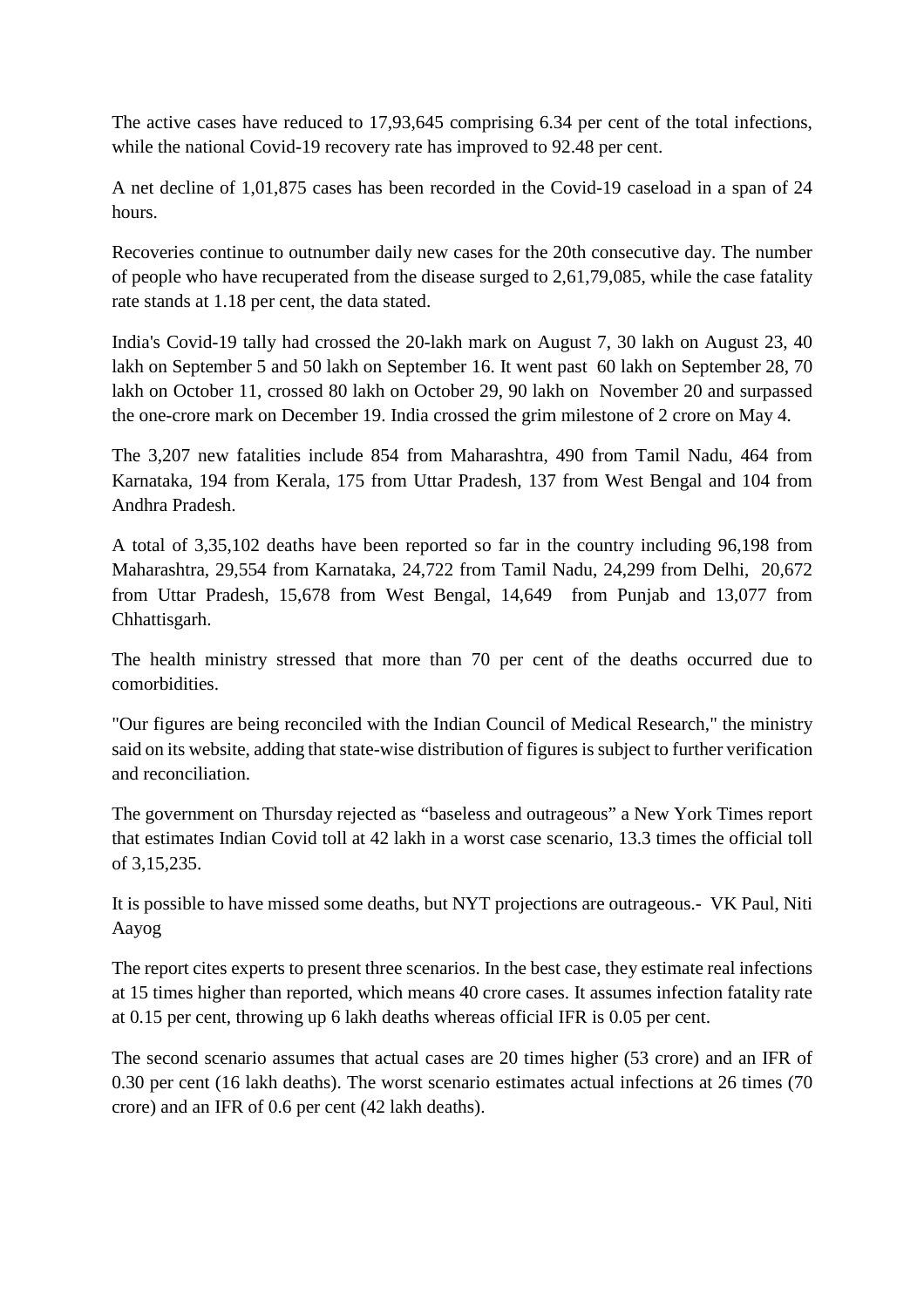VK Paul, member, health, Niti Aayog, said the question of mortality concealment did not arise. "The NYT report is based on assumptions. We have a strong mortality tracking system which has stood the test of time. Adjustments of late reporting can happen in a large country. It is possible to have missed some deaths, but NYT projections are outrageous," he said. "It can be argued that actual infections were higher than detected. That can happen anywhere. But on what basis did NYT exaggerate India's IFR from 0.05 per cent to 0.3 per cent (three times) and 0.6 per cent (12 times)," said Paul.

#### **Strain of Covid variant**

#### **Only 1 strain of Covid variant first detected in India is now of concern: WHO (The Tribune: 20210602)**

https://www.tribuneindia.com/news/nation/only-1-strain-of-covid-variant-first-detected-inindia-is-now-of-concern-who-262258

The B.1.617 variant was first detected in India and was divided in three lineages

Only 1 strain of Covid variant first detected in India is now of concern: WHO

Photo for representation only.

The World Health Organisation (WHO) has said only B.1.617.2, one of the three strains of the B.1.617 Covid-19 variant first detected in India, is a "variant of concern" now and noted that lower rates of transmission have been observed for the other two lineages.

The B.1.617 variant was first detected in India and was divided in three lineages - B.1.617.1, B.1.617.2 and B.1.617.3.

In the Covid-19 Weekly Epidemiological Update published on Tuesday, WHO said available findings for lineages B.1.617.1 and B.1.617.2 were initially used to designate B.1.617 a global Variant of Concern (VOC) on May 11 this year.

"Since then, it has become evident that greater public health risks are currently associated with B.1.617.2, while lower rates of transmission of other lineages have been observed," WHO said.

The UN health agency said that in order to reflect this updated information, B.1.617 has been "delineated".

"B.1.617.2 remains a VOC and labelled variant Delta – we continue to observe significantly increased transmissibility and a growing number of countries reporting outbreaks associated with this variant. Further studies into the impact of this variant remain a high priority for WHO."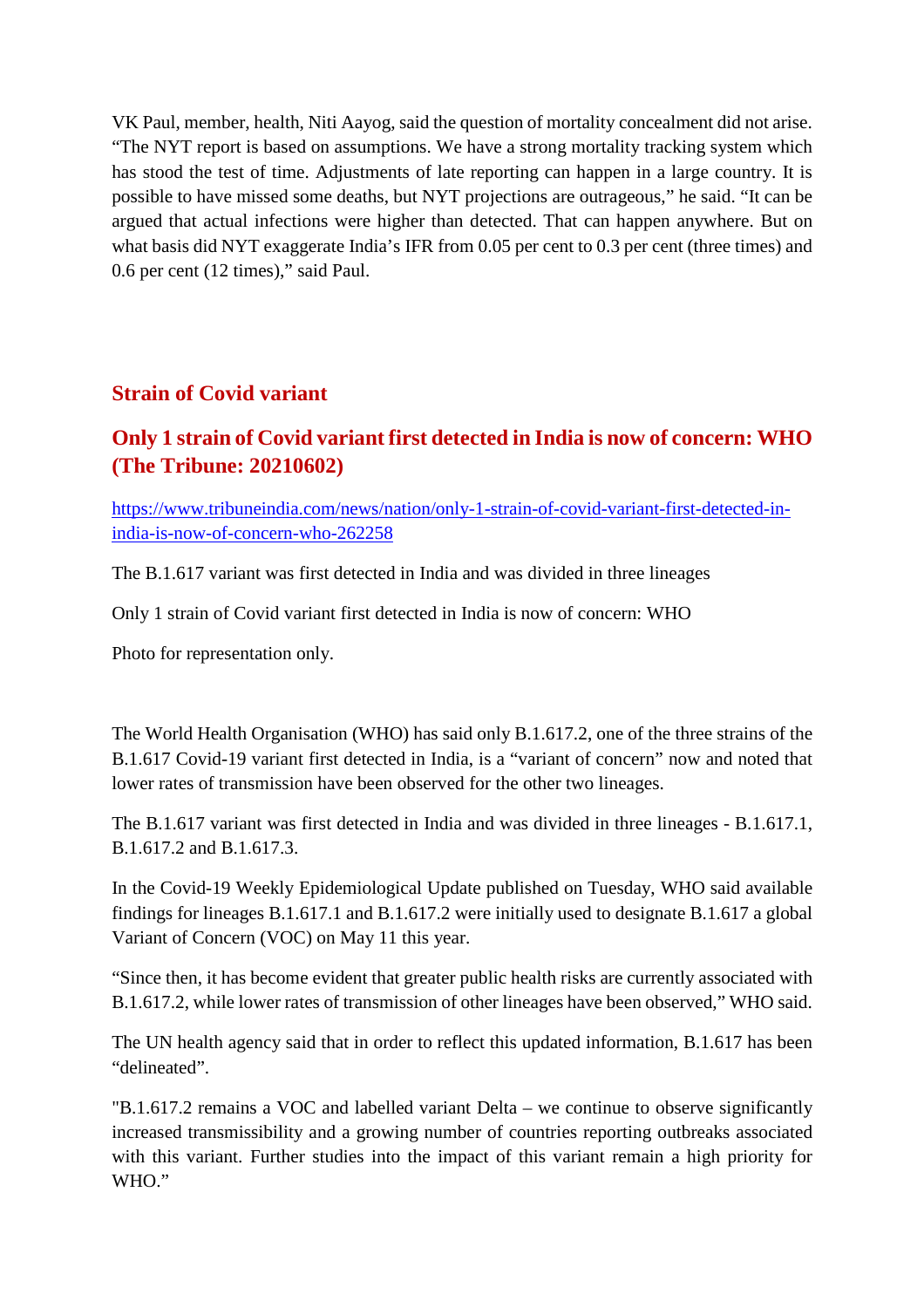The Delta variant has now been reported in 62 countries around the world as of June 1, the update said.

It added that the B.1.617.1 strain has been reclassified to a Variant of Interest (VOI) and labelled variant "Kappa". While Kappa is also demonstrating increased transmissibility (in specified locations), "global prevalence appears to be declining. This variant will continue to be monitored and reassessed regularly."

The B.1.617.3 lineage is "no longer classified as either a VOI or VOC – relatively few reports of this variant have been submitted to date."

On Monday, the WHO announced the new naming system for key Covid variants and the labels are based on the Greek alphabet (i.e. Alpha, Beta, Gamma, etc), "making them simple, easy to say and remember."

"The labels do not replace existing scientific names, which convey important scientific information & will continue to be used in research. The naming system aims to prevent calling  $\#\text{COVID19}$  variants by the places where they are detected, which is stigmatising  $\&$ discriminatory," WHO said in a tweet.

WHO said that as the global public health risks posed by specific Covid variants becomes better understood and evolves, it will continue to update the list of global VOIs and VOCs.

"This is necessary to adjust to the emergence of new variants, their changing epidemiology (e.g., the incidence of some variants is rapidly declining), and our understanding of their phenotypic impacts as new evidence becomes available and is shared."

Variants no longer classified as VOCs or VOIs will continue to be monitored as part of the overall evolution of SARS-CoV-2, and may be reassessed pending new evidence indicating an increased public health risk, WHO said.

The update further said that India reported the highest numbers of new COVID-19 cases in the past week at 1,364,668, a 26 per cent decrease compared to the previous week. Other countries reporting the highest numbers of new cases are Brazil (420,981 new cases; 7 per cent decrease), Argentina (219,910 new cases; 3 per cent increase), the United States of America (153,587 new cases; 18 per cent decrease), and Colombia (150,517 new cases; 40 per cent increase).

The South-East Asia Region reported over 1.5 million new cases and over 29,000 new deaths, a 24 per cent and an 8 per cent decrease respectively compared to the previous week.

"Case incidence continued to follow a sharp decline for a third consecutive week, and death incidence decreased for the first time since early March 2021, primarily driven by trends reported in India," the update said.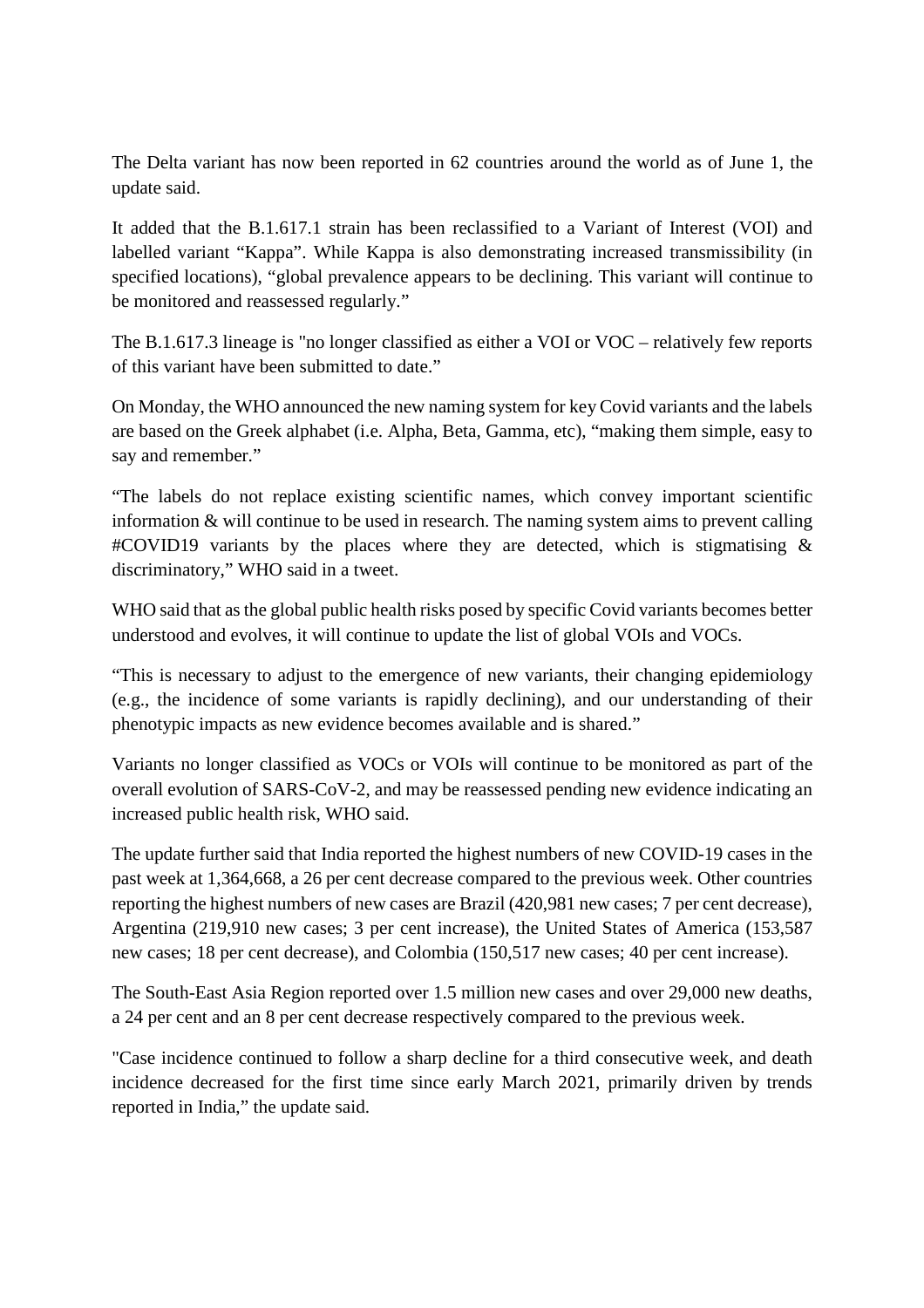In the South-East Asia Region, the highest numbers of new deaths were reported from India (26,706 new deaths; 1.9 new deaths per 100,000; an 8 per cent decrease), Indonesia (1057 new deaths; 0.4 new deaths per 100,000; a 15 per cent decrease), and Nepal (1010 new deaths; 3.5 new deaths per 100,000; a 22 per cent decrease).

Globally, the number of new Covid cases and deaths continues to decrease, with over 3.5 million new cases and 78,000 new deaths reported globally in the past week; a 15 per cent and 7 per cent decrease respectively, compared to the previous week, the update said.

The European and South-East Asia Regions reported the largest decline in new cases and deaths in the past week, while case incidence increased in the African and Western Pacific regions. "Although the number of global cases and deaths continued to decrease for a fifth and fourth consecutive week respectively, case and death incidences remain at high levels and significant increases have been reported in many countries in all regions," the WHO update said. PTI

#### **Child policy**

#### **When two is too little: On China's three child policy (The Hindu: 20210602)**

https://www.thehindu.com/opinion/editorial/when-two-is-too-little-on-chinas-three-childpolicy/article34702598.ece

China's demographic interventions have had unintended social, economic consequences

Six years after abandoning the "one child policy" of 1979, China's Communist Party has now introduced a "three child policy". The move is to "improve China's population structure, actively respond to the ageing population, and preserve the country's human resource advantages", the party's Politburo said on May 31. The once-in-a-decade population census, released on May 11, may have prompted the latest change, recording 12 million births in 2020, the lowest since 1961. The census said there were 264 million in the 60 and over age group, up 5.44% since 2010 and accounting for 18.70% of the population. After the one child policy, China's fertility rate fell from 2.75 in 1979 to 1.69 in 2018. Monday's announcement is as much an acknowledgement as may ever come of the unintended consequences of deeply intrusive family planning measures, going back even before 1979, to Mao's "later, longer, fewer" campaign, which itself, ironically, followed his exhortations to have more children to build the workforce. The party officially still defends the one child policy — that it prevented an additional 300 million births. Yet, the urgency of recent measures suggests otherwise, as China grapples with both an ageing and deeply gender-imbalanced population, and demographers' worst fears of countries getting old before they get rich.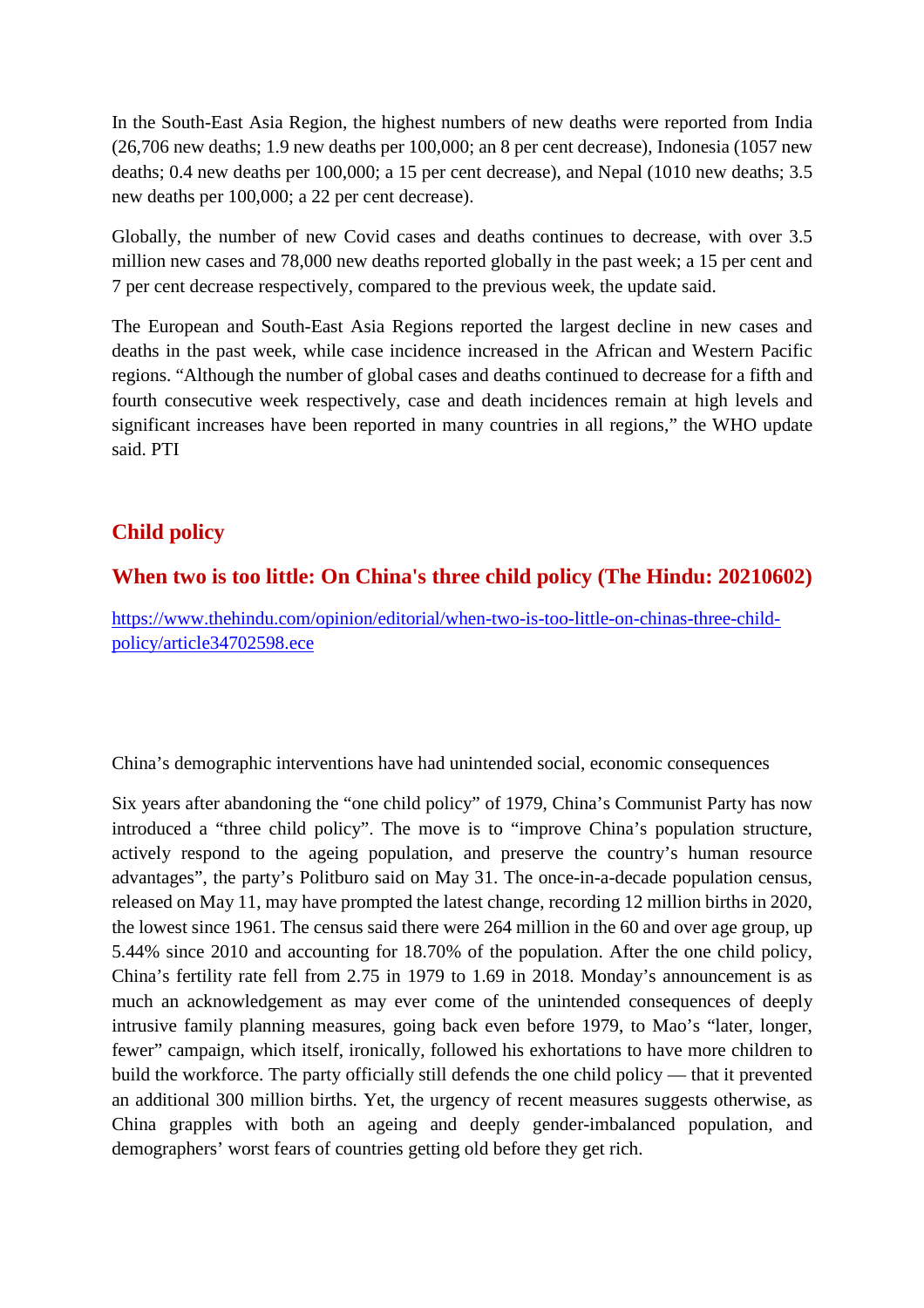In 2013, China allowed couples to have a second child if either parent was an only child, with the two child policy introduced in 2015. Explaining why the measures did not boost birth rates, economists Jin Zhangfeng, Pan Shiyuan, and Zheng Zhijie wrote last year the two child policy "substantially increase[d] the number of second-child births" among those "less sensitive to child-rearing costs" but "substantially decrease[d] the number of first-child births" attributing it to rising costs. "Other developing countries, even without China's stringent child-limitation policies, have also experienced declines," they argued, suggesting "policy makers should give priority to reducing the child-rearing costs borne by prospective parents rather than simply relaxing or even abolishing birth quotas". The latest announcement did acknowledge those broader structural problems, pledging to reduce families' spending on education. It is, however, by no means an abandoning of China's family planning policies. The entrenched — and widely reviled — family planning bureaucracy remains in place, and this week's statement underlined that the "current reward and assistance system and preferential policies" for those following rules continue. Even leaving aside the strong moral argument against intrusive family planning — enforcement has meant forced abortions, sterilisations, and other abuses, some of which are still being reported in parts such as the Muslim-majority Xinjiang region — China's experience is a reminder of the unintended social and economic consequences of state-led demographic interventions.

#### **Infectious COVID variant**

#### **Infectious COVID variant spreading rapidly across country (The Hindu:20210602)**

https://www.thehindu.com/news/cities/Hyderabad/infectious-covid-variant-spreadingrapidly-across-country/article34691118.ece

Masks, vaccines the only weapons to check its spread, says adviser to CCMB

B.1.617.2, a sub-lineage of the so-called double mutated Indian variant of SARS-CoV-2 (B.1.617) which is more infectious, is currently increasing its footprint in the entire country and gradually even eclipsing the B.1.1.7 variant originated from the United Kingdom, said top scientists at the CSIR-Centre for Cellular & Molecular Biology (CCMB) on Monday.

"It is fast becoming the dominant strain, and very efficiently. It is also seen to be spreading even in Delhi and Punjab where the UK variant was earlier found to be prevalent to the extent of 80-90%. Cases may be coming down due to the lockdowns, but the virus is still around. Face masks are the only weapon apart from vaccination to prevent it from spreading," said former director and now adviser to CCMB, Rakesh Mishra.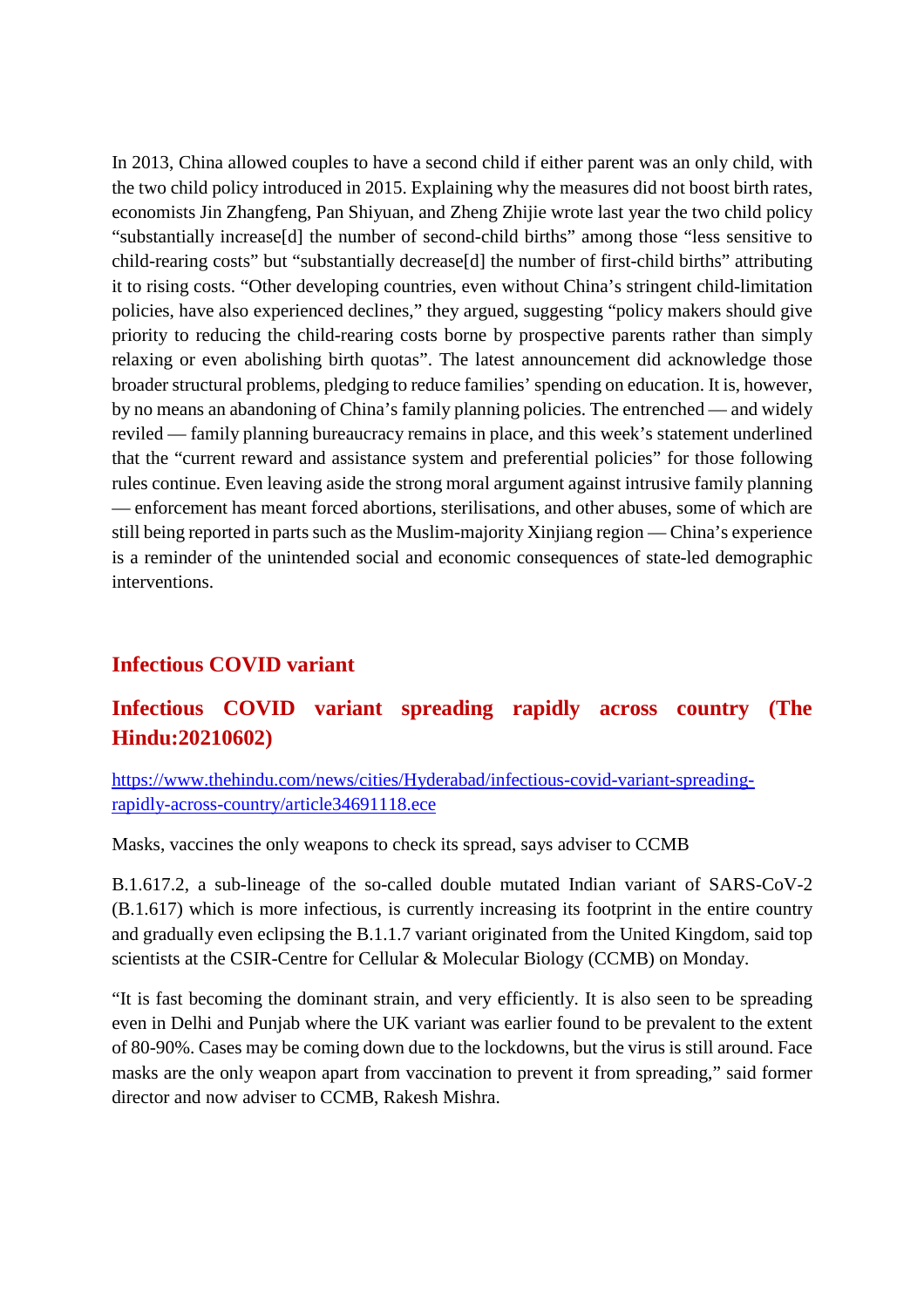In the current second wave of the pandemic, the low Ct (cycle threshold) value has been apparent indicating the high viral loads, possibly contributing to more people getting infected. Similarly, it was also noticed that a significant number of those infected have been needing oxygen support.

"We have to analyse why this has been happening and if the disease is progressing faster by taking the samples from the hospitals, genome sequencing and have an interaction between doctors and scientists. What we have is anecdotal account and this needs to be backed by scientific research. This is the right time to do it when the pressure has somewhat eased on the healthcare system," he observed.

The new mutation is being kept under close watch with 10 designated laboratories, under INSCOG or Indian SARS-CoV-2 Genome Sequencing Group, taking up genome sequencing of the patients' swab samples from different geographical locations across the country.

"We are able to pick the information so far but we need to do epidemiological studies based on the data. With more labs joining this effort, we are going to increase our genome sequencing numbers to understand the virus transmission in the population. The virus will come out with new versions and we have to watch out for those which could escape our immune systems trained by natural infection or by vaccination," said the CCMB scientist.

The way out to prevent further surges is to ramp up testing and surveillance. "The biggest opportunity is when the cases are low, we should for the kill by continuing with the testing, tracing and isolation till we get rid of the pandemic status. If the face masks are worn properly over nose and mouth — surgical masks, triple-layered cloth masks or N-95 — it can protect any person against any variant without exception as the virus can only spread from person to person," he affirmed.

This along with avoidance of "clustering of people will fetch the same results of a lockdown keeping the virus spread under control", added Dr. Mishra.

#### **Uncontrolled diabetics**

#### **Uncontrolled diabetics more prone to COVID-19 complications, says study (The Hindu: 20210602)**

https://www.thehindu.com/news/national/tamil-nadu/uncontrolled-diabetics-more-prone-tocovid-19-complications-says-study/article34684671.ece

A new study has reinforced the fact that uncontrolled diabetics are more prone to complications if they contract COVID-19.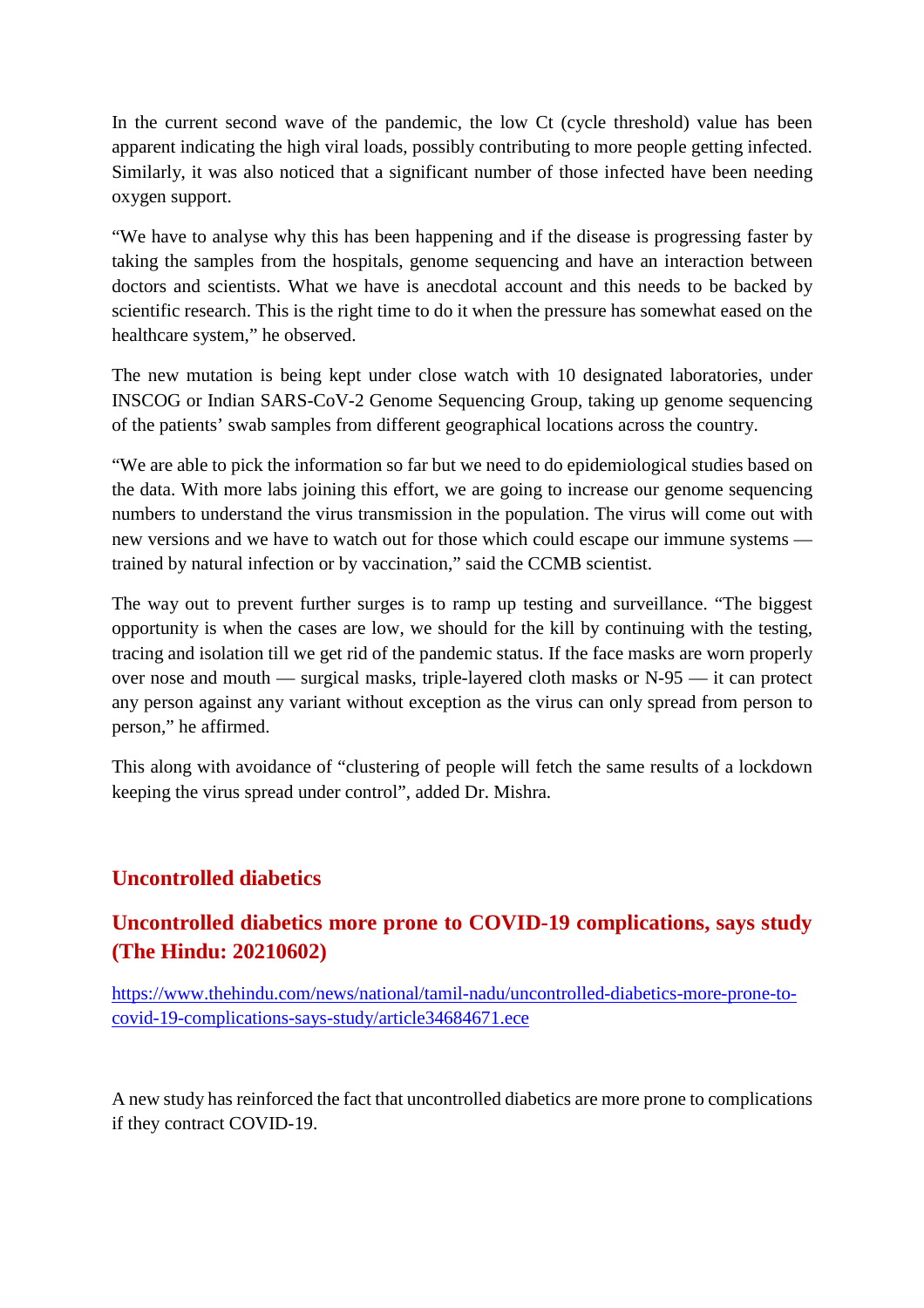The study collated data from patients admitted at five private hospitals in the city between May and November 2020 for treatment of symptomatic COVID-19. An analysis showed diabetics ran a higher risk of pneumonia, respiratory distress syndrome, heart attack and kidney failure.

Researchers at A. Ramachandran's Diabetes Hospitals compared 422 non-diabetic patients with 423 diabetic patients and found that the rate of mortality was almost double among those with uncontrolled diabetes. "We did an outcome analysis. Double the number of people with diabetes died, compared with those without diabetes. It does not mean those with diabetes are more prone to contracting the infection," said Dr. A. Ramachandran.

"In a sub-analysis, we found that if diabetes was under good control, the risk was the same as for a non-diabetic. So the level of control of diabetes at admission decided the outcome," he said. Likewise, the risk was higher among patients with chronic kidney disease or hypertension, the study showed.

Arun Raghavan, lead author of the article, Profile and prognosis of patients hospitalized for COVID-19 virus infection with and without diabetes – An observational study from South India, published in Diabetes & Metabolic Syndrome: Clinical Research & Reviews, said: "We wanted to establish how vulnerable Indian diabetic patients were. They have higher cardiovascular disease complications and more progressive course of diabetes than the Caucasian population. We wanted to understand how severe the COVID disease is in the Indian population. The percentage of death in the non-diabetic group was 5.9, whereas it was 10.2 in the diabetic group."

The data included those from patients who were hospitalised. "Since hospitalisation is for symptomatic patients, we took this up. The mean hospital stay is seven days — all of these patients had a symptomatic disease and patients with diabetes seemed to have twice the chances of mortality," he said.

An interesting find was the influence of chronic kidney disease. The study found that patients with this disease had nearly three times higher mortality rate than those without it, indicating that diabetics and patients with chronic kidney disease were immune-compromised. "It reinforces the fact that patients with diabetes and chronic kidney disease should not take things lightly," Dr. Arun Raghavan said.

Not only should they get vaccinated but they should also follow the COVID-19- appropriate behaviour even after vaccination. "We are also seeing people contracting the infection even after vaccination. Diabetic and chronic kidney disease population are extremely vulnerable in terms of mortality," he said.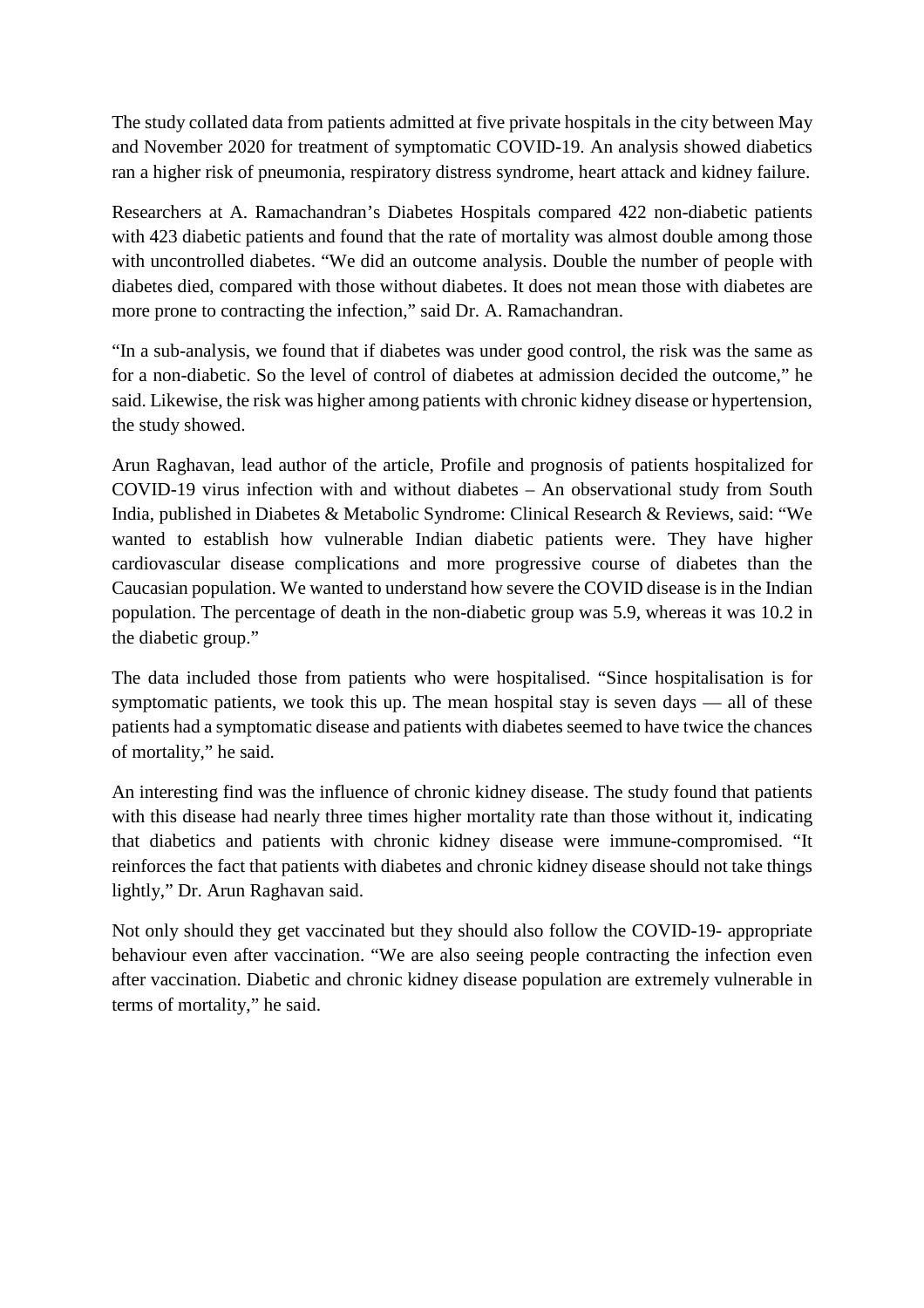**Vaccines (The Asian Age: 20210602)**

http://onlineepaper.asianage.com/articledetailpage.aspx?id=15625939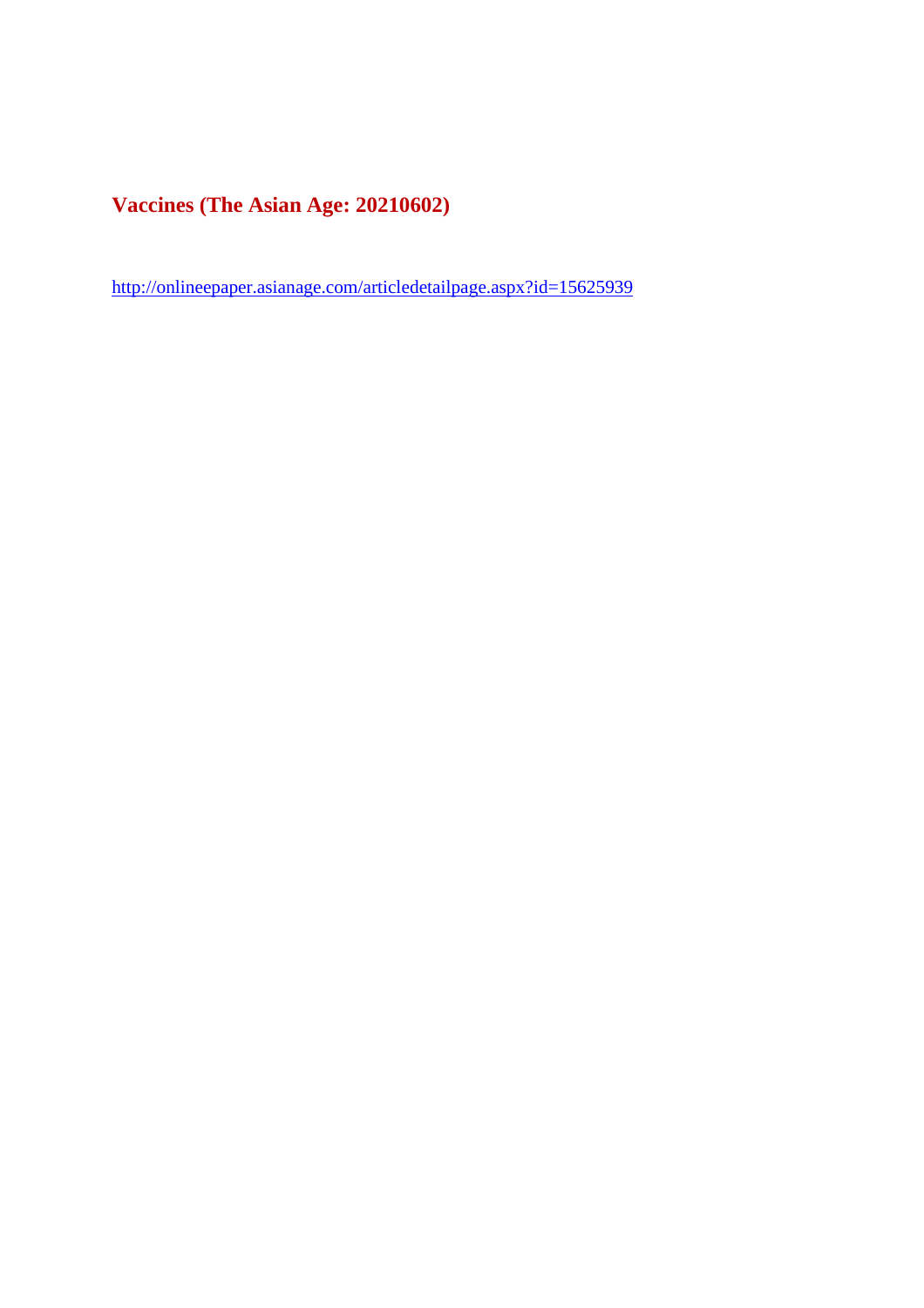

A group of Covid-19 infected Jewish people from Manipur offers prayers while undergoing treatment at the Guru Tegh Bahadur Covid Care Centre at Gurdwara Rakab Ganj Sahib in New Delhi on Tuesday. 38 new patients, all of whom are from Manipur and were staying at a hotel in Karol Bagh, were admitted to this Covid care centre on Monday. They were supposed to leave for Israel but couldn't catch the flight after they were detected Covid positive.  $-PTI$ 

## 'No mixing of vaccines, no change in 2-dose schedule'

By mid-July, more than 1cr persons to be vaccinated daily: Govt

**VINEETA PANDEY** NEW DELHI, JUNE 1

The count of daily Covid-19 cases came down to nearly 1.28 lakh and fatalities to 2,795 on Tuesday while over 2.55 lakh people recovered from the virus in a single day, taking the country's recovery rate to over 92 per cent.

The daily positivity rate dipped to 6.62 per cent and it has been less than 10 per cent for eight consecutive days. The Centre has said that the "ferocious" second wave is abating now as more than half of the country's total districts have less than five per

THE COUNT OF daily Covid-19 cases came down to nearly 1.28 lakh and fatalities to 2,795 on Tuesday while over 2.55 lakh people recovered from the virus in a single day, taking the country's recovery rate to over 92 per cent

cent positivity at present.

"In the first week of April less than 200 districts had more than 10 per cent positivity, but by the end of April there were 600 districts with more than 10 per cent positivity rate. Due to intensive containment measures and high testing and tracking only 239 districts have more than 10 per cent positivity rate while in 145 districts it is 5-10 per cent and in 350 districts it is less than 5 per cent," said ICMR director general Dr Balram Bhargawa.

He, however, warned states and Union Territories from rushing to open up restrictions saying unlocking has to be gradual and very slow so that the advantage of the receding wave is not lost. "We have managed to suppress the virus for some time. Hence, we Turn to Page 4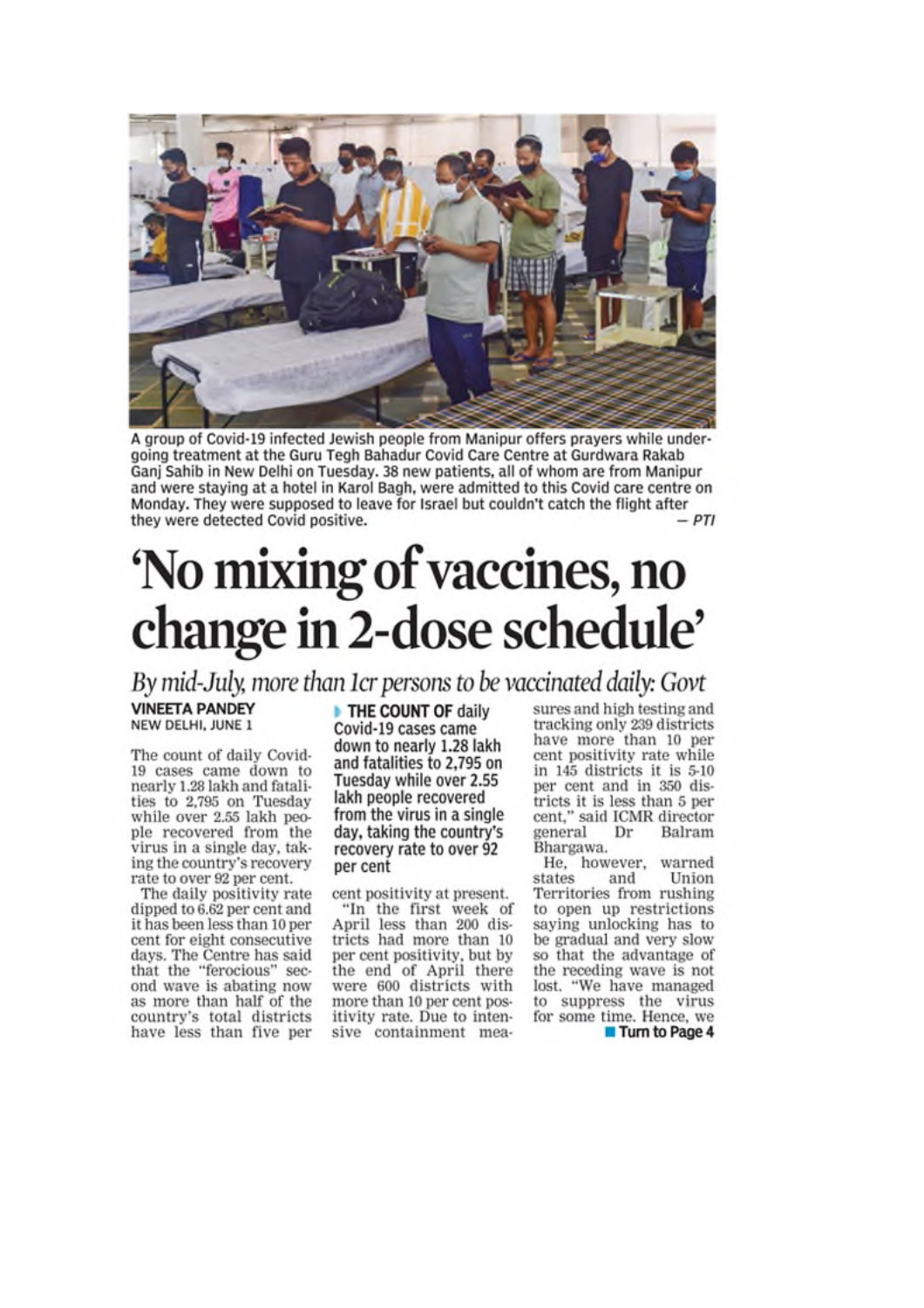#### **Health Care Services (The Asian Age: 20210602)**

http://onlineepaper.asianage.com/articledetailpage.aspx?id=15626045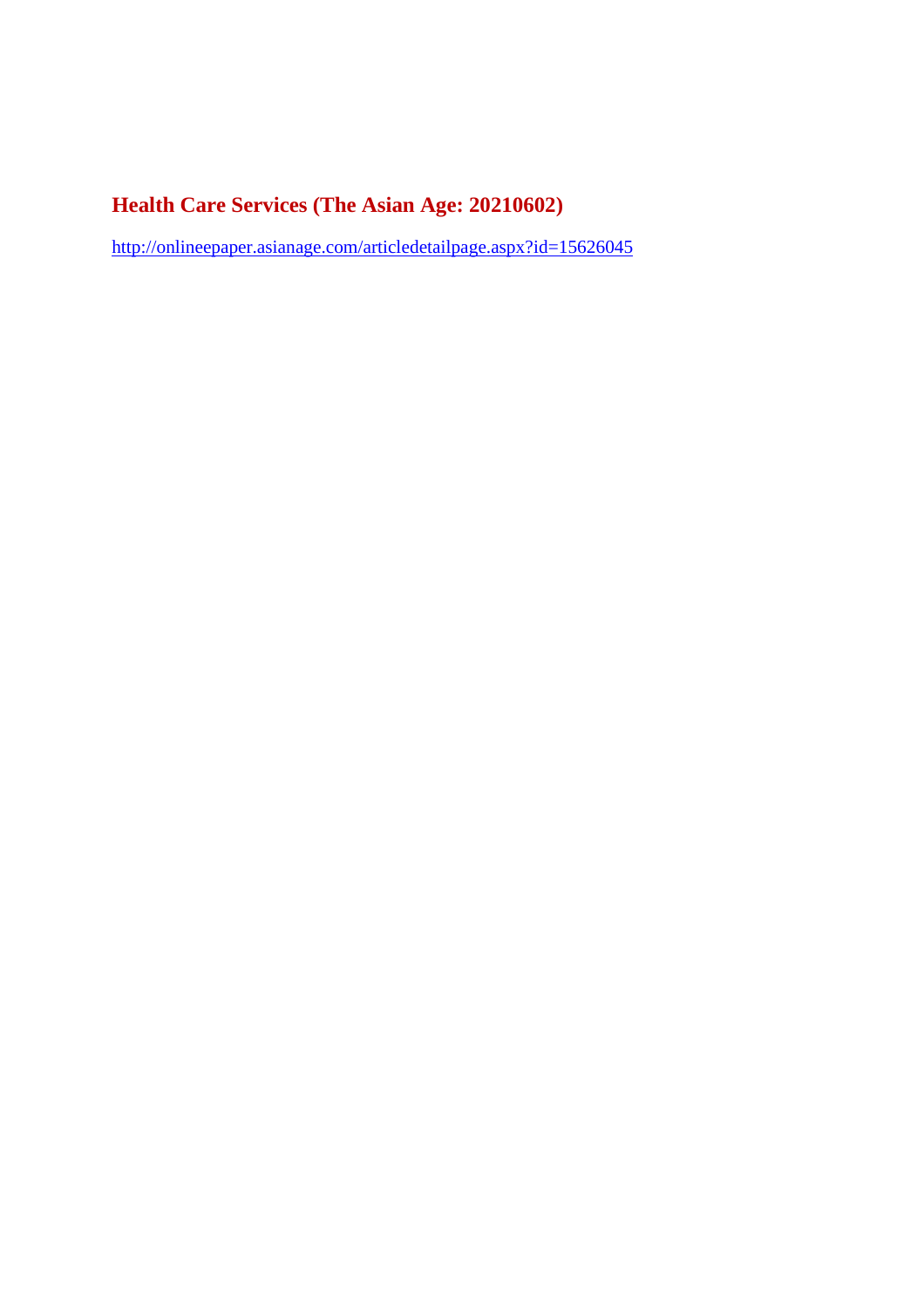#### Govt sets up a task force to suggest measures to protect children

## Delhi hospitals ramping up infra for possible 3rd wave

#### **AGE CORRESPONDENT** NEW DELHI, JUNE 1

Hospitals across Delhi have started ramping up ensure availability<br>essential their infrastructure to of essential equipment,<br>drugs, and ICU beds for children as part of their<br>plan to tackle a possible<br>third wave of the coronavirus.

The Delhi government has set up a task force to suggest measures to protect children from the third wave. Most of the hospitals are focussing on ramping up their ICU beds and facilities for children amid fears that the third wave might be fatal for them.

Dr P.K. Bhardwaj, the<br>chief executive director of Super Saroi Specialty Hospital in Rohini, said the plan is to improve the infrastructure in the paediatric ICU and neonatal ICU, The hospital has been preparing infrastructure keeping in mind that an attendant will have to be kept with a Covid-positive child, he said.

"So, there will be two partitions in a room for the<br>parent and the kid," Dr Bhardwaj said.

The number of beds in the neonatal unit will be increased from 10 at present to around 20. The capacity of the paediatric ICU and high-dependency unit will be tripled, he added. The hospital has<br>already started procuring oxygen masks, high-flow nasal cannulas, special<br>ventilators, and BIPAP<br>machines for children, he said.

"The facility will also hire more neonatologists and paediatric intensivists. We have one intensivist at present; we have to have minimum three," Dr Bhardwaj said.

Dr Chandrashekhar, the head of the paediatric

intensive care Rainbow Madhukar Children's Hospital in<br>Malviya Nagar, said the<br>number of paediatric ICU<br>heds at the beds at the facility can be increased to 30 from 25 at present, if need arises.

In case a child aged below one month gets infected. s/he can be accommodated in the 40-bed neonatal ICU at the hospital.

However, there has hardly been any case of a child of that age getting infected. "We expect more cases of multisystem inflammatory syndrome in children and are ramping up our technical and manpower<br>support and taking steps to ensure enough quantity of essential drugs and oxygen," he said.

The hospital is likely to create oxygen storage<br>capacity on its premises and can also tie up with neighbouring hospitals having oxygen plants, he said.

Sources from Indraprastha Apollo Hospitals said that the hospital has existing arrangements with two vendors who would meet any<br>increased requirement for liquid medical oxygen in the future.

Moreover, the hospital has installed an oxygen generator plant to meet its requirements of cylinders through the support of the French government. The hospital is also exploring the creation of an LMO<br>generation plant in keeping with the directions of the Delhi high court and the Delhi government,<br>sources told a news agency.

The Delhi government-<br>un Lok Nayak Jai run Prakash Narayan (LNJP) Hospital had recorded around 40 cases of "severe" coronavirus infection among children during the second wave and around 15 of them were aged below one year.

### **Hospitals record lowest Covid** admissions in nearly 2 months

**AGE CORRESPONDENT** NEW DELHI, JUNE 1

Delhi recorded less than 200 hospital admissions of Covid-19 patients on<br>Monday, the lowest in nearly months. two according to government data. The number of people discharged from hospitals on a daily basis<br>after recovering from Covid-19 has outnumbered the number of those getting admitted<br>since May 14, the data showed.

The decline in hospital admissions can be attributed to the drop in the number of positive cases,<br>officials said. According to the government data, Delhi witnessed 182 hospital admissions as against 333 discharges on Monday. Saturday On and

Sunday, the hospital admission figures stood

at 228 and 237 respectively. Meanwhile with 623 fresh Covid cases in the<br>last 24 hours, Delhi last recorded the lowest single-day count since March 18, while the positivity rate further dropped to 0.88 per cent.

According to the Delhi government's health bulletin on Tuesday, as many as 1,423 people recovered from the disease in the 24hour period, while 62 people succumbed to the disease, which is the lowest since April 11 when 48 deaths were recorded.

As per the government<br>data, 70,813 tests were conducted during the last 24 hours and 1,93,73,093 tests were conducted so far. The cumulative caseload of Delhi has now reached 14,26,863 including 10,178 active cases, 13,92,386<br>recoveries and 24,299 deaths

#### **Antibody cocktail treatment** begins at Ganga Ram Hospital

#### **AGE CORRESPONDENT** NEW DELHI, JUNE 1

The Sir Ganga Ram Hospital on Tuesday started administering monoclonal antibody monocional antibody<br>cocktail (MAC) to coronavirus patients, the medsaid ical facility statement. in a The hospital is administering a combination of casirivimab and imdevimab to consenting patients with mild and moderate Covid-19 symptoms<br>at high risk of developserious illness, it ing added.

The MRP of one MAC dose for a patient is

₹59,750, the statement said. According to the Drug Controller General of India (DCGI), selection of patients will entail that they have Covid positive test report, mild to moderate Covid disease, are in the age group of 12 and above and weighing at least 40 kg, and are at<br>high risk of Covid-19.

Dr D.S. Rana, chairman<br>(BOM), Sir Ganga Ram Hospital said: "As per the claims of the company<br>Roche/ Cipla, we hope<br>MAC will be a major factor in the fight against Covid-19 to prevent disease from progressing to further severity.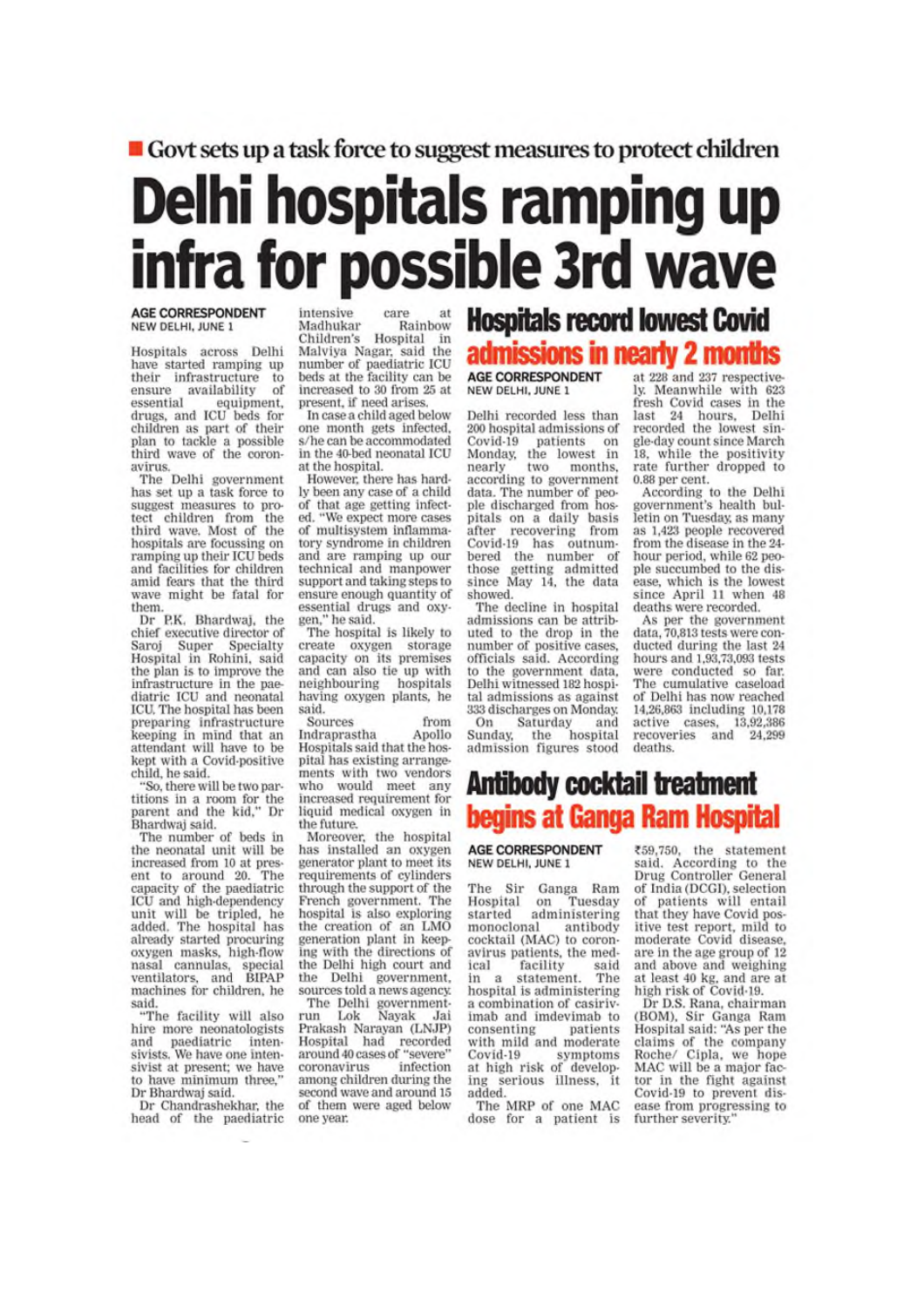#### **WHO (The Asian Age: 20210602)**

#### http://onlineepaper.asianage.com/articledetailpage.aspx?id=15626221

### WHO names variants 1st found in India as 'Kappa, Delta'

WHO's move comes 3 weeks after India objected to B.1.617 mutant termed an 'Indian Variant'

United Nations/Geneva,<br>June 1: The B.1.617.1 and<br>B.1.617.2 variants of the Covid, first identified in<br>India, have been named<br>as 'Kappa' and 'Delta'<br>respectively by the WHO<br>as it named various varias Kappa and Deras<br>respectively by the WHO<br>ants as it named various vari-<br>ants of the coronavirus<br>using Greek alphabets to<br>sions and also help<br>remove stigma from the<br>names

remove sugnar<br>an The World Health<br>The World Health<br>Organisation's move on Monday came nearly<br>three weeks after India<br>mudant of the B.J.617<br>manimum multimates in the UNS to<br>"Indian Variant" in media<br>beath munity pointing<br>be out that the UN's top<br>health organ has not used<br>the word "Indian" for this<br>strain in its document.<br>The UN health agency<br>named the B.1.617.1 vari-<br>ant of the Covid as<br>"Xappa" while the BL617.2<br>variant was dubbed<br>"Delta". Ro and of the Covid as<br>
xapawhile the RL617.2<br>
variant was dubbed variants<br>
vere first found in India.<br>
The Taxis of The Taxis and Taxis and Taxis and Taxis and Microsoft<br>
Microsoft Covid Covid<br>
19 lead, on Monday said:<br>
200 "Today, @WHO<br>announces new, easy-to-<br>say labels for #SARSCoV2<br>Variants of Concern<br>(VOCs) & Interest (VOIs).<br>They will not replace<br>but are aimed to help in<br>public discussion of<br>VOUADO public discussion of<br>VOI/VOC.<br>The WHO, while<br>announcing the new nam-

The WHO, while<br>mnouncing the new nam-<br>mg system making them<br>imple, easy to say and<br>emember, said that it is

THE LABELS of orches up the THE LABELS of the CASE replace existing scientific names, which convey<br>important scientific names, which convey<br>information & will continue to be used in<br>the places where they be places where th

stigmatising and discriminatory to call the vari-

stigmatising and discriminatory to call the vari-<br>antisoty to call the vari-<br>antis by names of the mations they are first detected in. The detected in<br>the detected in the detected in the detected in the detected in the<br>pr

ed in South Africa is now<br>Beta', P1 variant Inrst<br>found in Brazil is Gamma<br>and the P.2 variant is Zeta<br>The strains found in the<br>US are Epsilon and Iota.<br> $\begin{array}{r} -PTI \end{array}$ 



People in large number arrive to receive a dose of Covid vaccine at the Chota

#### Do not discharge Hany Babu till June 3, HC directs hospital

**Mumbai, June 1:** The Bombay High Court on<br>Tuesday directed a private hospital here not to<br>discharge Hany Babu, a Delhi University associated<br>at professor arrested in<br>the Elgar Parishad.<br>the Elgar Parishad. Elgar Parishadist links case, till

The state of the state of Aviation of Aviations S.S. Shinde and Abbay Abaptial of the Breach Candy hospital<br>wisere he is admitted with the state of the state of the state of the state of the state of the state of the state o.<br>vacation bench of<br>ces S.S. Shinde and son before aune a, i<br>seek the court's per mission.<br>The court had passed

 ${\small \begin{tabular}{|c|c|} \hline \multicolumn{1}{|c|}{simular orders} \\ \hline \multicolumn{1}{|c|}{simular orders} \\ \hline \multicolumn{1}{|c|}{switched with were extended till condition and the parameters of the two index of time. \\ \hline \multicolumn{1}{|c|}{intraedy zas} \\ \hline \multicolumn{1}{|c|}{with small red index to 0. \\ \hline \multicolumn{1}{|c|}{with small red index to 0. \\ \hline \multicolumn{1}{|c|}{the for Covidial in May} \\ \hline \multicolumn{1}{|c|}{the for Covidial in May} \\ \hline \multicolumn{1}{|c|}{the for Covidial in the case}$ him on health grou<br>and also seeking med<br>aid. His lawyer<br>Chaudhry told the<br>last week that Babu<br>developed a severe<br>infection and could nast ween that Bauel man<br>developed a severe eye<br>infection and could lose<br>vision in his left eye.<br>On May 19, the HC<br>allowed him to be shifted<br>to Breach Candy Hospital<br>in south Mumbai for<br>treatment at his own

treatment at his own<br>expense.<br>On Tuesday, Chaudhry<br>stated that Babu's eye stated that Babu's<br>infection was "ge<br>better" but he still ne<br>medical care.

HC tells Maha to ensure security of Poonawalla **SHAHAB ANSARI**<br>MUMBAI, JUNE 1

momon, Jour<br>
The Bombay High Court on<br>
The Bombay High Court on<br>
Maharashtra government<br>
must<br>
mamon<br>
Maharashtra government<br>
Poonawalla, the CEO of<br>
Serum Institute of India, of<br>
adequate security in the<br>
wake of alleged Coverage of the value of the value of the value of the search of the search of the search of the search of the search of the search of the search of the search of the search of the search of the search of the search of the ich  $\frac{be}{\text{Shi}}$ earing<br>y city<br>Mane<br>for Mr<br>ng thai a petition filed b<br>based lawyer Datta<br>seeking Z+ security<br>Poonawalla, claimit the news reports showed<br>that he left the country due

**Vis** 

ernment has<br>already granted<br>'Y' category<br>to the Pune-based security to the Pu<br>industrialist, the<br>er through his<br>Pradip Havnur, iticians and<br>demanding t vide more supply of the<br>Covishield vaccine to their<br>states. Mr Mane in his peti<br>tion further said that Mr<br>Poonawalla had left for London<br>threats. due to such

|                                                                                                                                                                                                                                                          | PSPEL Punjab State Power Corporation Limited                                           |                                                                                                      |
|----------------------------------------------------------------------------------------------------------------------------------------------------------------------------------------------------------------------------------------------------------|----------------------------------------------------------------------------------------|------------------------------------------------------------------------------------------------------|
| Corporate identity Number: U48109PB2010SGC033813   Website: www.pspcl.in.                                                                                                                                                                                | Rept. Office: PSER, Head Office. The Mail. Patiala-147001<br>(Contact no. 96461-17731) |                                                                                                      |
| Tender Enquiry no. 1296/0&M/PC-2204                                                                                                                                                                                                                      |                                                                                        | Dated: 31-05-2021                                                                                    |
| Chief Engineer / O&M (P&P Cell-II), CIHTP, LehraMohabbat, invites E-tender<br>for the Sulphuric Acid. Quantity-300MT. For detailed NIT & Tender<br>Specification please refer to https://eproc.punjab.gov.in from 31-05-2021<br>from 17:00 hrs. onwards. |                                                                                        |                                                                                                      |
| Note: Corrigondum and addendum. If any will be published online at<br>https://eproc.punjab.gov.in                                                                                                                                                        |                                                                                        |                                                                                                      |
| GHTP-28/21                                                                                                                                                                                                                                               |                                                                                        | RO No PR-Advt. No. - 7615513/2077/2021/5/11                                                          |
|                                                                                                                                                                                                                                                          | <b>NORTHERN RAILWAY</b>                                                                |                                                                                                      |
|                                                                                                                                                                                                                                                          | TENDER NOTICE (Through e-tendering)                                                    |                                                                                                      |
| Name of second<br>with its location                                                                                                                                                                                                                      | of Delhi Division.                                                                     | Provision of new Private siding at Mahana Station                                                    |
| App. Cost-of the work (?)                                                                                                                                                                                                                                |                                                                                        | ₹ 40.36.750/- urzy                                                                                   |
| Address of the office                                                                                                                                                                                                                                    |                                                                                        | Senior Divisional Signal & Telecom Engineer-C.<br>Northern Railway, 3rd Floor, Annexe-T, DRM office, |

Tendery<br>to 15.00

#### **Black fungus drug**

#### **Prioritise younger people for black fungus drug: HC (Hindustan : 20210602)**

#### https://epaper.hindustantimes.com/Home/ArticleView

The Delhi high court Tuesday asked the central government to prioritise younger people over older ones to be given Amphotericin-B, a last-line drug used to treat mucormycosis that is in acute shortage across the country due to an unprecedented spike in cases.

The court said that the young are the "future of the country" and need to be saved, while the elderly have "lived their life", and that the government should learn from foreign countries such as Italy that adopted a similar policy to treat the Covid-19 when cases were spiraling.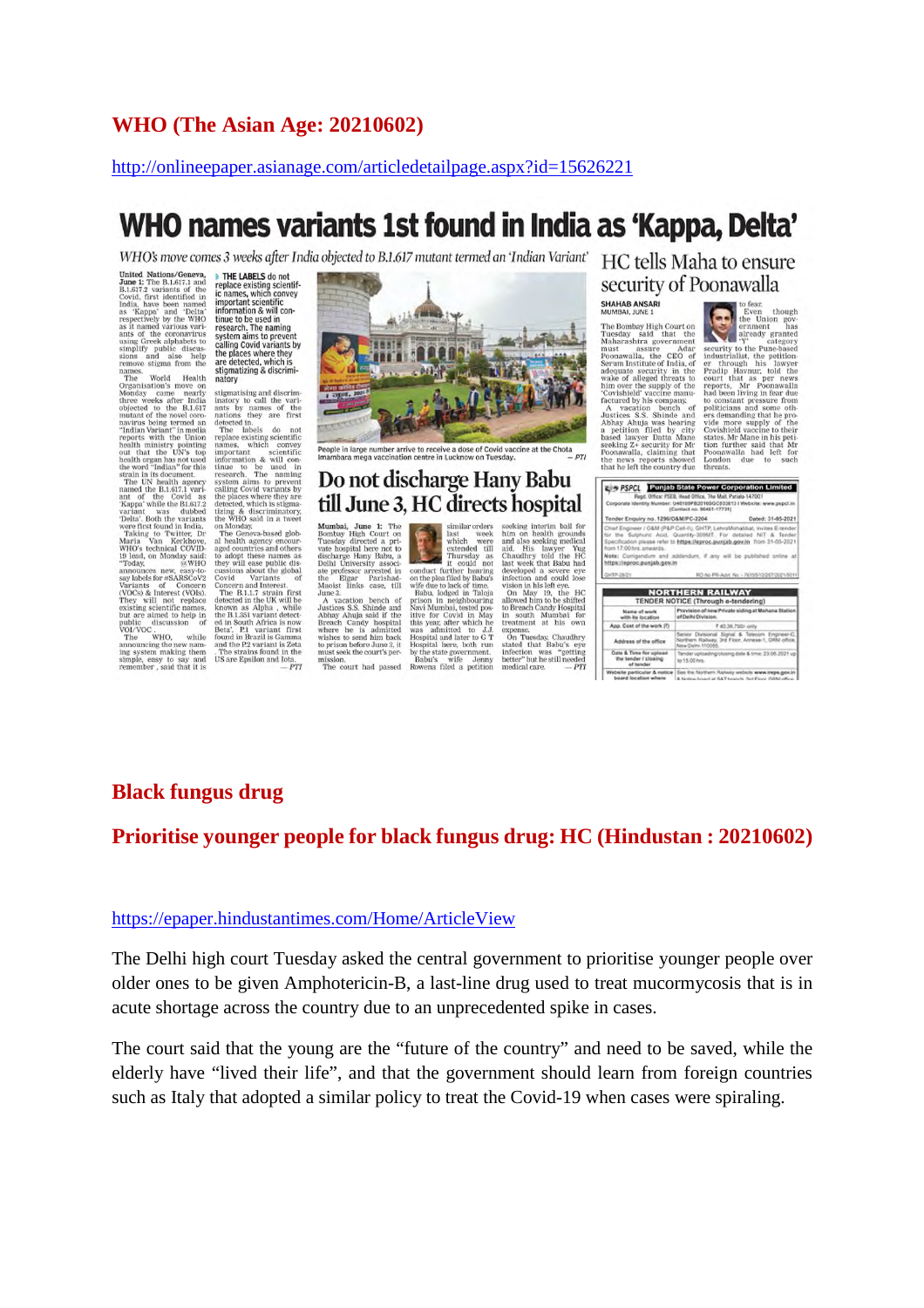"You have to make a policy decision because everyone can't be catered to. We need to protect our future, the youth. That is where our promise is. That is the age group which is going to build the country... It is not an area where God will be able to help us if we don't help ourselves because facts and figures are all before us," said a bench of justices Vipin Sanghi and Jasmeet Singh.

Mucormycosis is a secondary infection being reported in increasing numbers of Covid-19 patients. Of the 848 cases recorded during the second wave of the pandemic in Delhi, 41 have recovered while 59 have succumbed to it. The remaining are still in hospital. Treatment has been hobbled by the scarcity of the only drug that helps.

The bench noted that supply of Aphotericin-B was about a third of the requirement, and said: "The administration of the drug to the patients who have better chances of survival may have to be prioritised. Similarly, the patients who are younger ..., may have to be prioritised."

#### **Infection (Hindustan: 20210602)**

https://epaper.livehindustan.com/imageview\_843247\_129802854\_4\_1\_02-06- 2021\_0\_i\_1\_sf.html

## तीन हफ्ते में संक्रमण दर 75 फीसदी घटी

#### सखद

#### नई दिल्ली | विशेष संवाददाता

कोरोना धीरे-धीरे काब में आ रहा है। पिछले 22 दिनों में संक्रमण दर 24.8 फीसदी से घटकर मंगलवार को 6.6% रह गई। यानी तीन हफ्तों में 75 फीसदी की गिरावट दर्ज की गई। नए मामलों में तेजी से कमी आ रही और मौतों का आंकडा भी लगातार कम हो रहा है।

दिल्ली और यूपी में एक फीसदी **से भी कम :** केंद्रीय स्वास्थ्य मंत्रालय के मुताबिक,10 मई से संक्रमण दर में लगातार गिरावट आ रही है। दिल्ली में यह 0.88 फीसदी, यपी में 0.4% दर्ज की गई है। देश में 344 जिले ऐसे हैं



जहां संक्रमण दर पांच फीसदी से भी कम रह गई है। विश्व स्वास्थ्य संगठन के अनुसार,यदि संक्रमण दर पांच फीसदी से नीचे आ जाती है तो काफी हद तक नियंत्रण योग्य मानी जाती है। **ढील देने में ध्यान रखें:**मंत्रालय ने राज्यों से कहा कि सिर्फ उन्हीं इलाकों

से पाबंदियां हटाई जाएं जहां संक्रमण दर हफ्तेभर पांच फीसदी से कम रही हो और 70 फीसदी उन लोगों का टीकाकरण हो गया हो जिनके वायरस की चपेट में आने का खतरा ज्यादा हो। 54 दिन में सबसे कम केसः देश में पिछले 54 दिनों के बाद सबसे कम

1.27.510 नए मामले सामने आए हैं और मौतों में भी कमी आई। एक दिन में 2795 लोगों ने जान गंवाई जबकि पिछले महीने अधिकतम 4.5 हजार मौतें दर्ज की गई थीं। करीब 35 दिन बाद इतने कम मामले सामने आए हैं। ▶ 1 करोड़ टीके रोज पेज 07

• २९ राज्य-केंद्रशासित

प्रतिदिन 5000 से कम

मामले दर्ज किए जा रहे

के बीच 531 ऐसे जिले

थे जहां रोज 100 से

अधिक मामले थे, अब

295 जिले रह गए हैं

● 28 अप्रैल से चार मई

प्रदेश ऐसे हैं जहां

अच्छे संकेत

• देश में सक्रिय मामलों

में 50 फीसदी की

को सक्रिय मामले

1.3 लाख कम हुए

सप्ताह से मामले घट

रहे हैं, जो कि एक

अच्छा संकेत है

● 30 राज्यों में एक

कमी आई, मंगलवार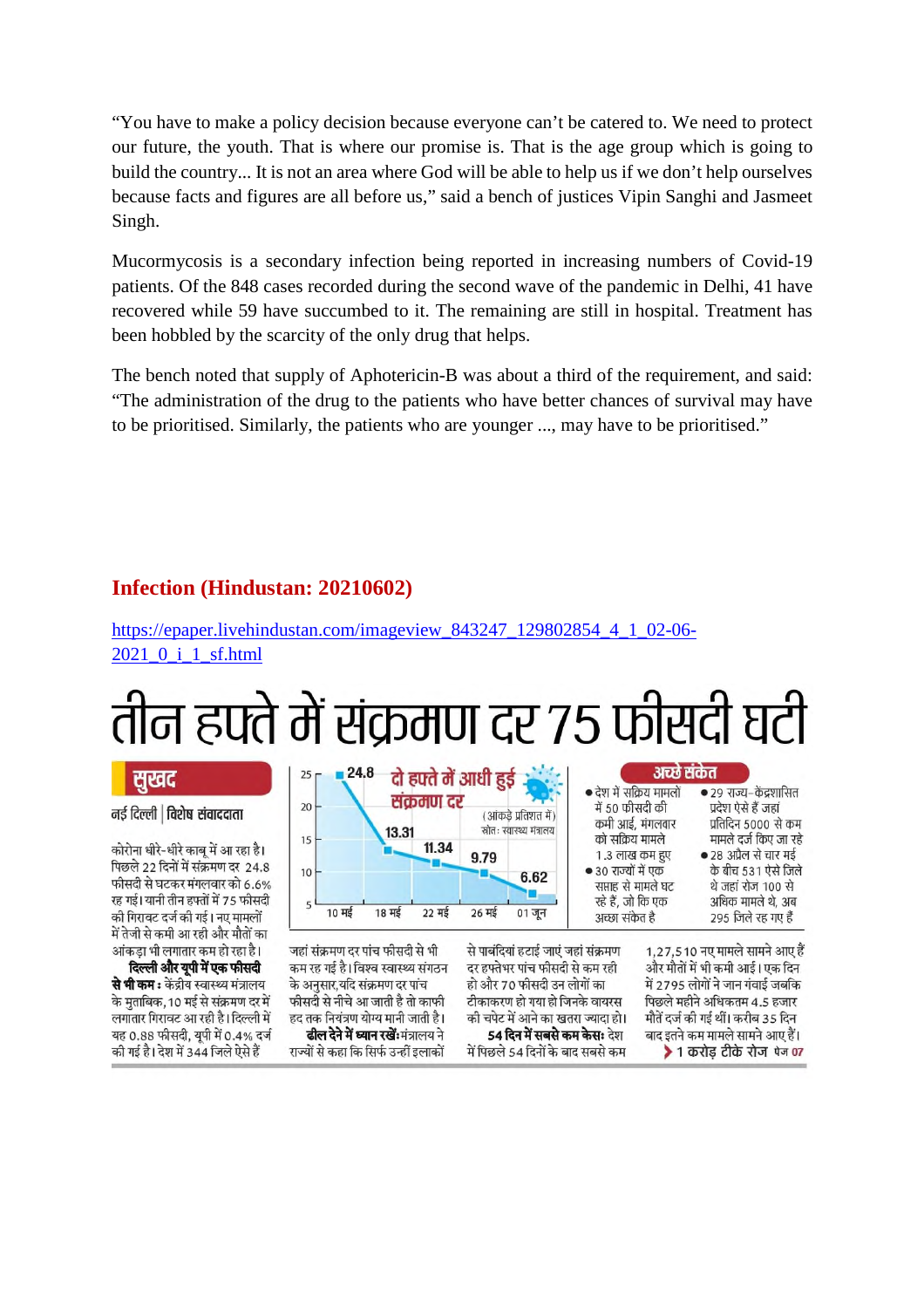#### **Vaccination (Hindustan: 20210602)**

https://epaper.livehindustan.com/imageview\_843248\_129971868\_4\_1\_02-06- 2021\_2\_i\_1\_sf.html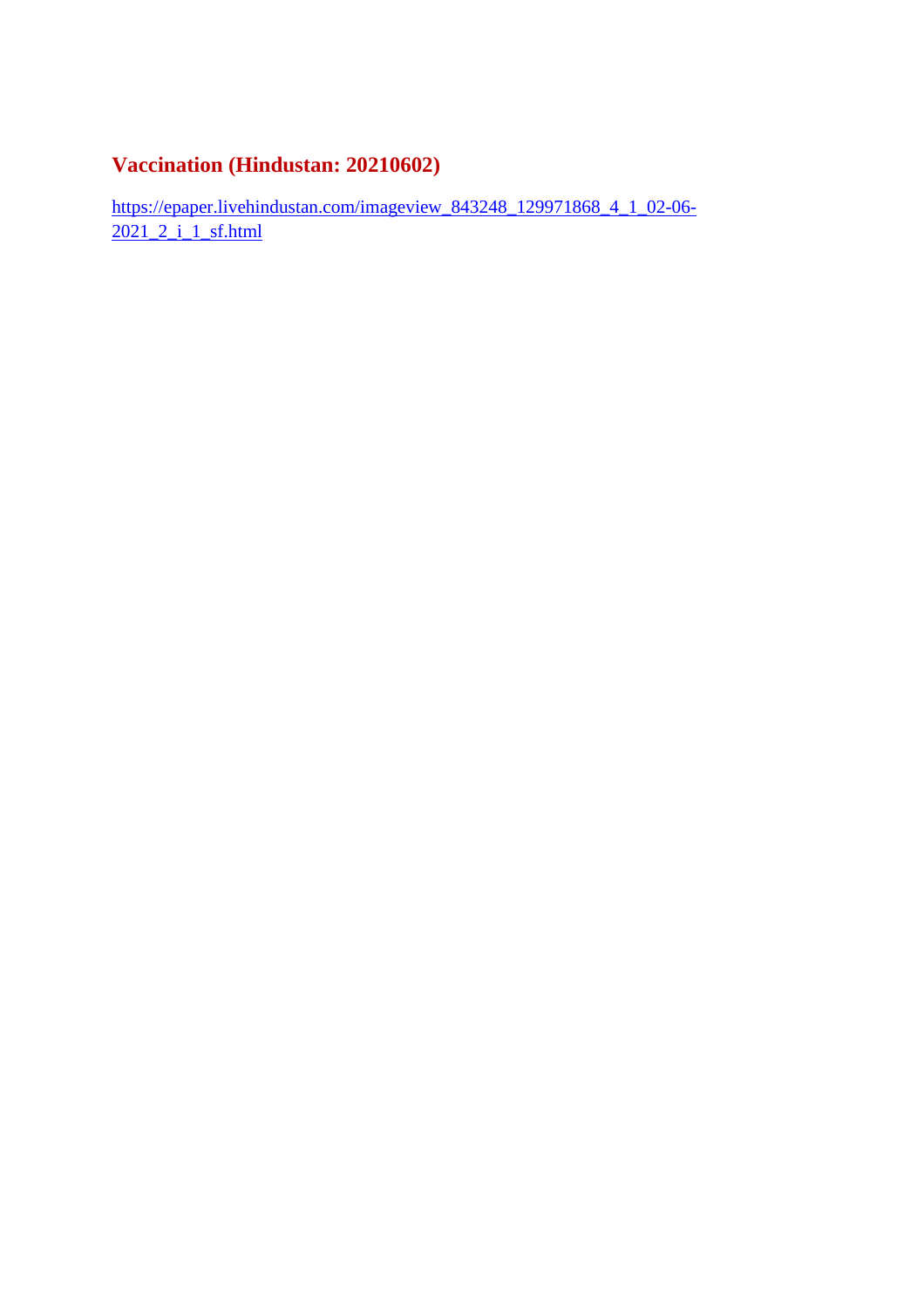### सलाह

# टीका लगने पर थक्का जमने का खतरा कम

## <u>स्त्रे कोरोना से डरिए मत स</u> सावधान रहिए

कोरोना के टीके के बाद खून का थक्का जमने की अफवाह से लोग आशंकित है। विशेषज्ञों का कहना है कि टीके के बाद खून का थक्का जमने का जोखिम बेहद कम होता है। पहली दूसरी खुराक के बाद 55,000 लोगों में से एक में जोखिम होता है , वहीं दूसरी खुराक के बाद 600,000 में से एक को खतरा होता है। इन मामलों में मौत का जोखिम 60 से 80 फीसदी था, लेकिन इसका इलाज होने से यह 20 फीसदी रहा है। तो जानते हैं क्या होते है लक्षण और कैसे बच सकते हैं।

### रक्त के थक्के जमने के क्या हैं लक्षण गंभीर और लगातार सिरदर्द होना टीके के बाद लगातार चार दिन धुंधला दिखना पैरों में सूजन और सांस<br>लेने मे तकलीफ  $3_{-}$ पेट में दर्द और टीका 4. लगने के स्थान पर

खरोंच जैसा निशान

## स्वास्थ्य के लिए बेहद गंभीर

वैक्सीन लेने के बाद रक्त के थक्के बनते हैं तो वह बहुत गंभीर हो सकते हैं, यहां तक कि घातक भी। अच्छी बात यह है कि इसका इलाज अब मौजूद है इसलिए लक्षण दिखने पर तुरंत डॉक्टर से संपर्क करें। **CESTING SERVICE STATE**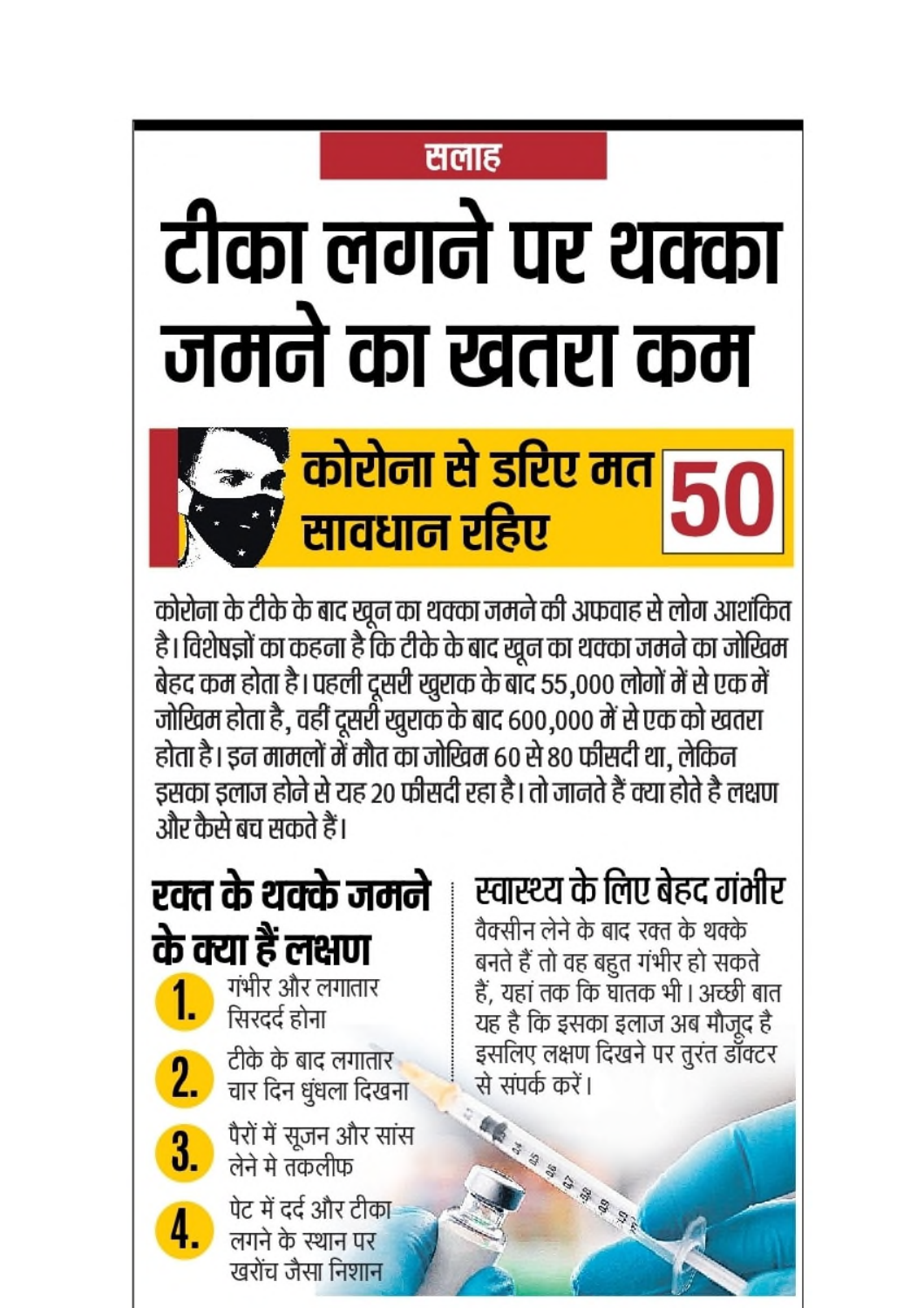#### **Black Gunge Medicine: (Hindustan: 20210602)**

https://epaper.livehindustan.com/imageview\_843248\_129764018\_4\_1\_02-06- 2021 2 i 1 sf.html

## ब्लैक फंगस की दवा के लिए नीति बने

### जांच नहीं करने पर जवाब मांगा

नई दिल्ली (प्र.सं)। कोरोना से संक्रमित होने के बाद मरीज की दोबारा से आरटीपीसीआर जांच नहीं किए जाने के भारतीय चिकित्सा अनुसंधान परिषद (आईसीएमआर) के परामर्श के खिलाफ दाखिल याचिका पर उच्च न्यायालय ने मंगलवार को केंद्र व दिल्ली सरकार से जवाब मांगा है।

याचिका में मरीज की दोबारा आरटीपीसीआर जांच नहीं कराने के आईसीएमआर के परामर्श को चुनौती दी गई है। मुख्य न्यायाधीश डी.एन. पटेल और न्यायमर्ति ज्योति सिंह की पीठ ने आईसीएमआर को भी नोटिस जारी कर जवाब देने को कहा है।

तुलना में प्राथमिकता दी जानी चाहिए, जिन्होंने अपनी जिंदगी जी ली है।

न्यायालय ने केंद्र से कहा है कि वह अपनी नीति में इसे अपवाद कर सकता है कि जो शीर्ष पदों पर राष्ट की सेवा कर रहे हैं और जिसकी सुरक्षा उनकी अहम भूमिकाओं के चलते जरूरी है, उन्हें यह दवा दी जाए।

पीठ ने कहा कि दिल्ली सहित परे देश में जानलेवा ब्लैक फंगस की दवा की पिछले दो सप्ताह से कमी है। पीठ ने भारतीय चिकित्सा अनुसंधान परिषद को ब्लैक फंगस के इलाज में काम आने वाली दवा लिपोसोमल, एम्फोटेरिसिन -बी और पोसाकोनाजोन के इस्तेमाल को लेकर स्पष्ट निर्देश जारी करने को कहा है। ब्लैक फंगस की दवा आयात के बारे में समचित जानकारी महैया नहीं कराने पर भी न्यायालय ने सरकार के अधिकारियों को आडे हाथ लिया।



नई दिल्ली | प्रमुख संवाददाता

उच्च न्यायालय ने मंगलवार को केंद्र सरकार से ब्लैक फंगस के इलाज में काम आने वाली दवा लिपोसोमल एम्फोटेरिसिन बी के वितरण के लिए नीति बनाने को कहा है। न्यायालय ने सरकार को इसमें मरीजों की प्राथमिकता भी तय करने को कहा है. ताकि सभी नहीं, कुछ जिंदगियों को बचाया जा सके ।

जस्टिस विपिन सांघी और जसमीत सिंह की पीठ ने कहा कि दवा देते समय इस बात का ध्यान रखा जाए कि जिनके जीवित रहने की संभावना अधिक है. उन्हें और कम उम्र के मरीजों को, उन बुजुर्गो और अधिक उम्र के मरीजों की

#### **Coronavirus (: (Hindustan: 20210602)**

https://epaper.livehindustan.com/imageview\_843249\_127726332\_4\_1\_02-06-2021 3 i 1 sf.html